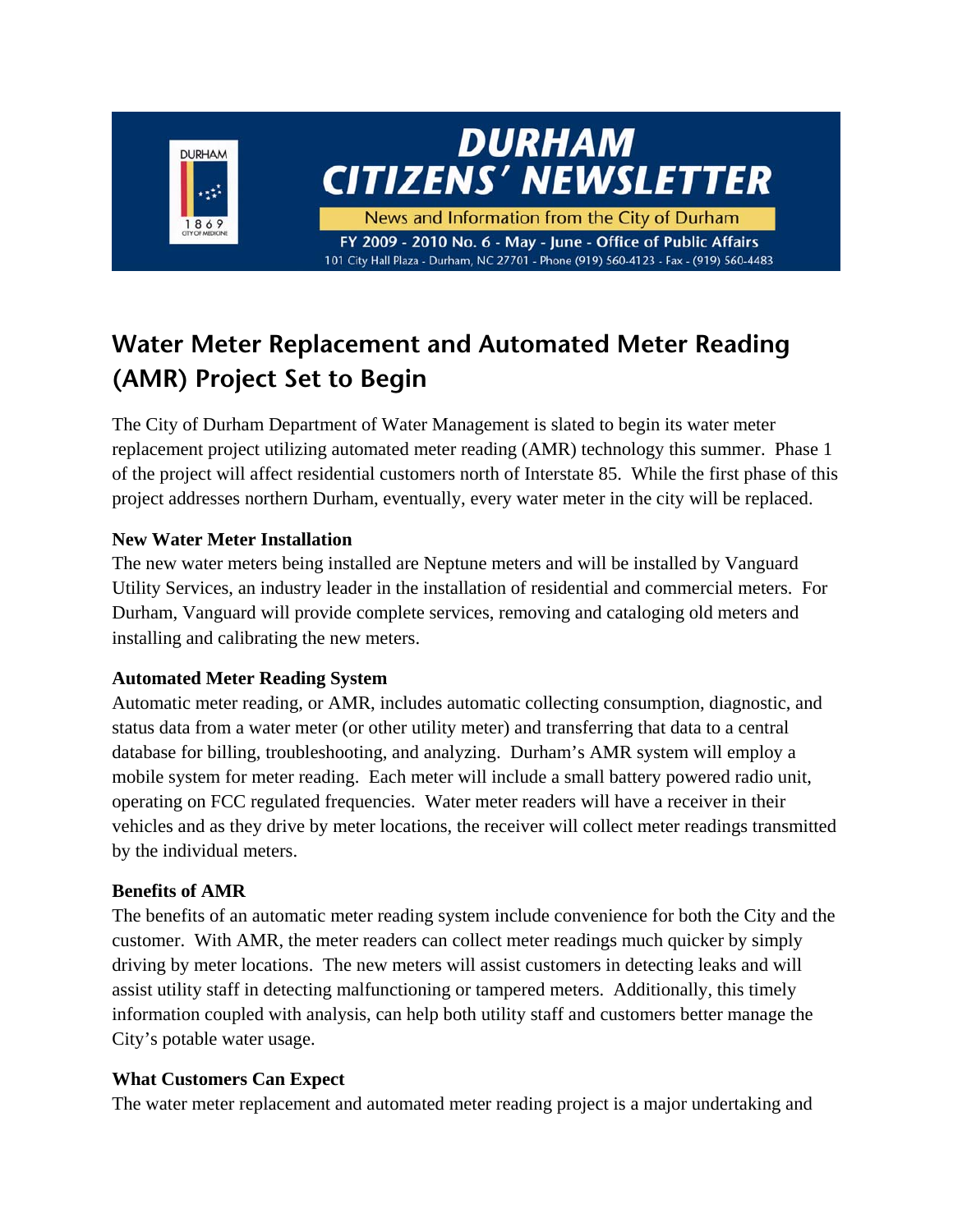will require cooperation between the City, the contractor, and customers. Every effort will be made to minimize any inconvenience to customers during this period. As each meter is replaced, a door-hanger will be left to notify you that the change-out has been made. If the contractor is unable to replace the meter due to an obstruction or other obstacle, you will also be notified and contacted to coordinate a resolution. As a result of work on each meter, customers may notice discolored water and/or debris. If this occurs, customers should run their taps until the water runs clear. (As always, this water can be collected for use in household plants and gardens.) If you have questions about this project, visit www.durhamnc.gov or contact the Department of Water Management Water and Sewer Maintenance Division at (919) 560-4344.

#### **Water Efficiency Ordinance Restricts Watering Days**

A lack of rainfall in April brought back abnormally dry conditions to parts of central and southeastern North Carolina including Durham, and residents are asked to be mindful of their outdoor water usage and to follow the City of Durham's Year-Round Water Efficiency Ordinance. The outdoor irrigation schedule applies to any spray irrigation system and allows customers with addresses that end in an odd number to water on Tuesday, Thursday and Saturday. Customers with even-numbered addresses are allowed to water on Sunday, Wednesday and Friday. No watering is allowed between 10 a.m. and 6 p.m. any day and no watering is permitted on Mondays. Temporary licenses are available for the establishment of new landscapes and hand-watering, and drip irrigation systems are not restricted by this ordinance.

## **Open the Door to a Census Taker**

By being counted, you are standing up for Durham's needs. That's why census takers are so important. A census taker is a person from our area who is hired by the Census Bureau to make sure that your neighborhood gets represented as accurately as possible. The census taker's primary responsibility is to collect census information from residences that have not sent back their 2010 Census form. The Census Bureau provides the census taker with a binder containing all of the addresses that didn't send back a filled out census form. The census taker then visits all of those addresses and records the answers to the questions on the form. If no one answers the door, a census taker will visit a home up to three times and attempt to rech the household by phone three times. The census taker will leave a double-sided (English and Spanish) Notice of Visit in the doorway that includes a phone number for the resident to schedule an appointment. The Census taker will only ask the questions that appear on the census form. For more information about the 2010 Census, visit www.2010Census.gov, or contact the Durham Local Census Office, located at 201 W. Main Street, Suite 201, or by phone at (919) 328-1310.

## **Subscribe to the City Manager's Report**

Receive the latest information and important City news via e-mail with the City Manager's Report. The report from City Manager Thomas J. Bonfield highlights the latest happenings in Durham City Government. To subscribe, visit www.durhamnc.gov/managersreport.

## **Bimbé Cultural Arts Festival Set For May 22**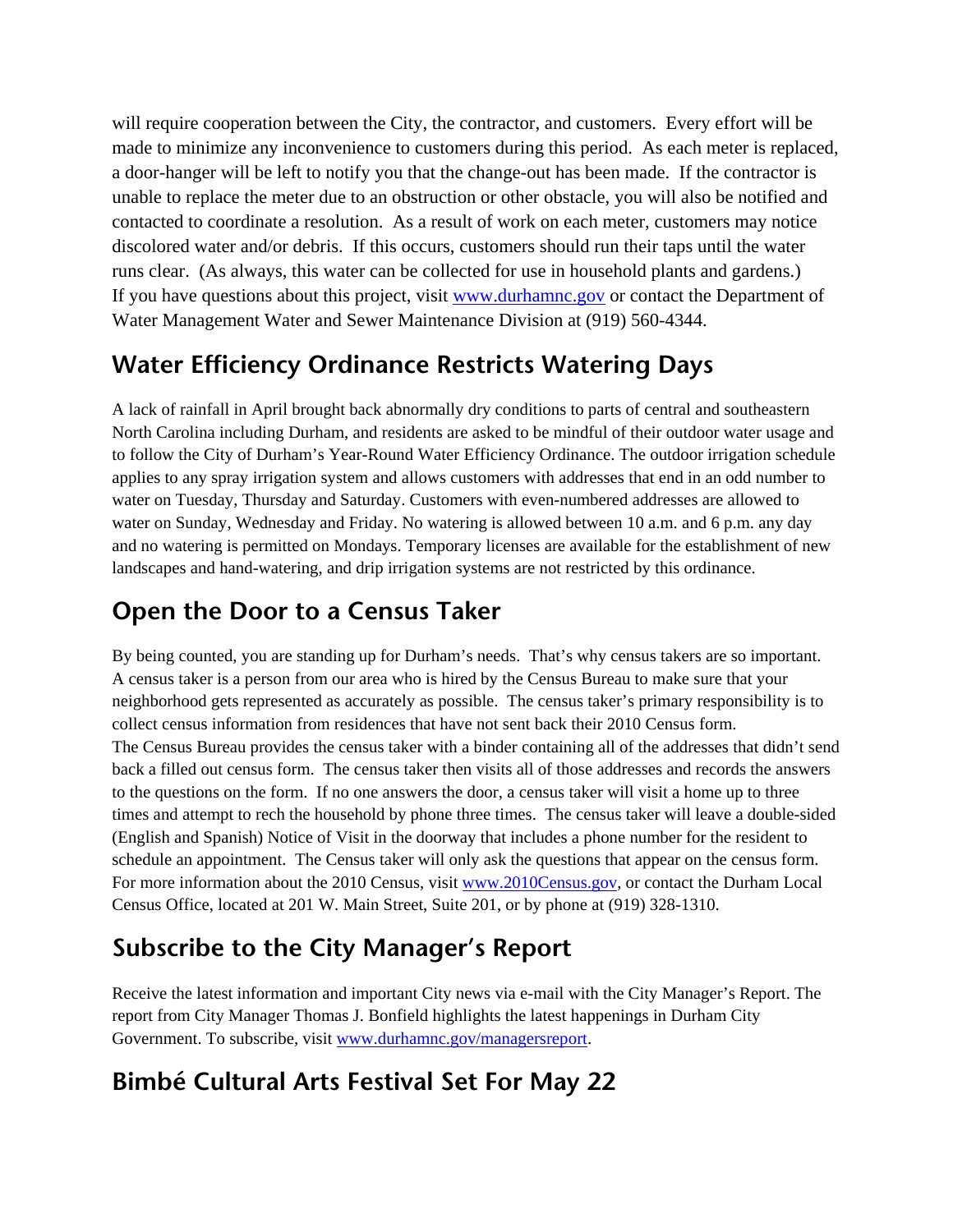Durham Parks and Recreation will host the 41st Annual Bimbé Cultural Arts Festival on Saturday, May 22, from 12 p.m. to 9 p.m. A family tradition since 1969, Bimbé will be held at the CCB Plaza, 201 Corcoran Street, and will feature old school hip hop artists Special Ed and Slick Rick. There will be weekday activities May 17 through May 21. Vendors and volunteers are needed. For information, call 560-4355 or visit www.durhamnc.gov/bimbe.

# **Safety in Numbers Campaign**

Safety in Numbers is a 2010 initiative to mobilize Durham residents against gun crime and violence. It is coordinated by Project Safe Neighborhoods, a division within the Durham Police Department that partners citizens with law enforcement representatives. The campaign provides accurate violent crime data; offers various strategies citizens can employ to keep Durham safe; and promotes the importance of volunteering time to anti-crime efforts and programs for at-risk youth. For information about the Safety in Numbers campaign, call Jennifer Snyder at 560-4438, ext. 29230.

# **Toilet Rebate Program Still Available**

The City of Durham is offering rebates valued at \$100 for qualified water customers who replace their existing toilets with EPA WaterSense labeled High Efficiency Toilet (HET) models. Any toilet that meets the criteria and is purchased after January 1, 2008, is eligible for the rebate. Rebates will be applied as credits to customers' water bills. For information and the rebate form, visit www.DurhamSavesWater.org.

## **Senior PharmAssist Help Available to Medicare Beneficiaries**

Senior PharmAssist is a nonprofit program that provides assistance with medication management, paying for prescriptions, choosing Medicare-approved drug plans and staying independent as long as possible. If you are 60 years old or older or have Medicare and need help with your medications, call Senior PharmAssist at (919) 688-4772. Senior PharmAssist participates in three statewide programs: ChecKmeds NC, NCRx and Seniors' Health Insurance Information Program (SHIIP).

## **Durham … Beyond the Headlines**

It's that time of year, when organizations are looking for speakers. The City of Durham is available to talk to you on a wide variety of topics about your city. For us, it's simple. We want to build strong partnerships with our residents by providing presentations on topics ranging from where your tax dollars go, our water quality, code enforcement in neighborhoods, to parks and recreation and the list goes on… Frankly, we want to be your best resource for getting answers to important questions about Durham. Call us at 560-4123 or email us at speakersbureau@durhamnc.gov. We're waiting ...

# **Your City - Your Channel**

DTV8 provides programming to keep Durham informed on the important issues and services involving citizens every day. City government produced programs include scheduled meetings of the Durham City Council and the Durham Planning Commission. The City also produces "City Hall This Week," a program dedicated to informing citizens on what is going on inside Durham's city hall, and "CityLife," a